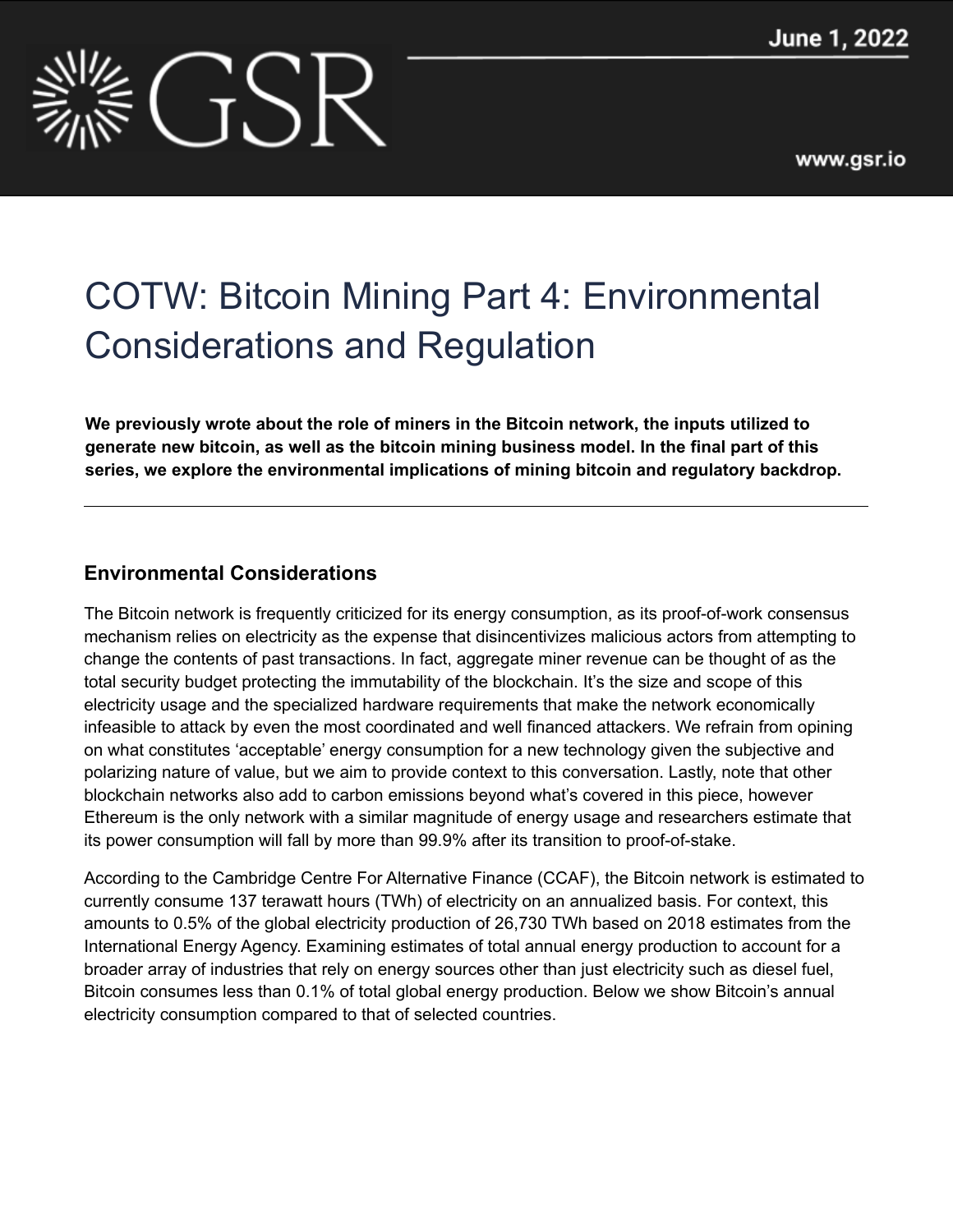



*Exhibit 1: Annual Electricity Consumption by Country, TWh per year*

*Source: Cambridge Centre for Alternative Finance, GSR*

While critics commonly contend that Bitcoin uses more energy than many large countries, relative consumption looks more inline when compared to other common applications. For example, Bitcoin uses ~6.2% of the amount of energy that air conditioners use globally.





#### *Source: Cambridge Centre for Alternative Finance, GSR*

A common misconception frequently displayed throughout environmental criticisms of Bitcoin is the conflation between energy usage and carbon emissions. Electricity is a form of secondary energy, meaning it is generated from primary energy sources that can span the emissions spectrum from high-emission coal to zero emission wind, solar, or hydroelectric power (ignoring any initial emissions from manufacturing the renewable equipment). Furthermore, as the development of renewable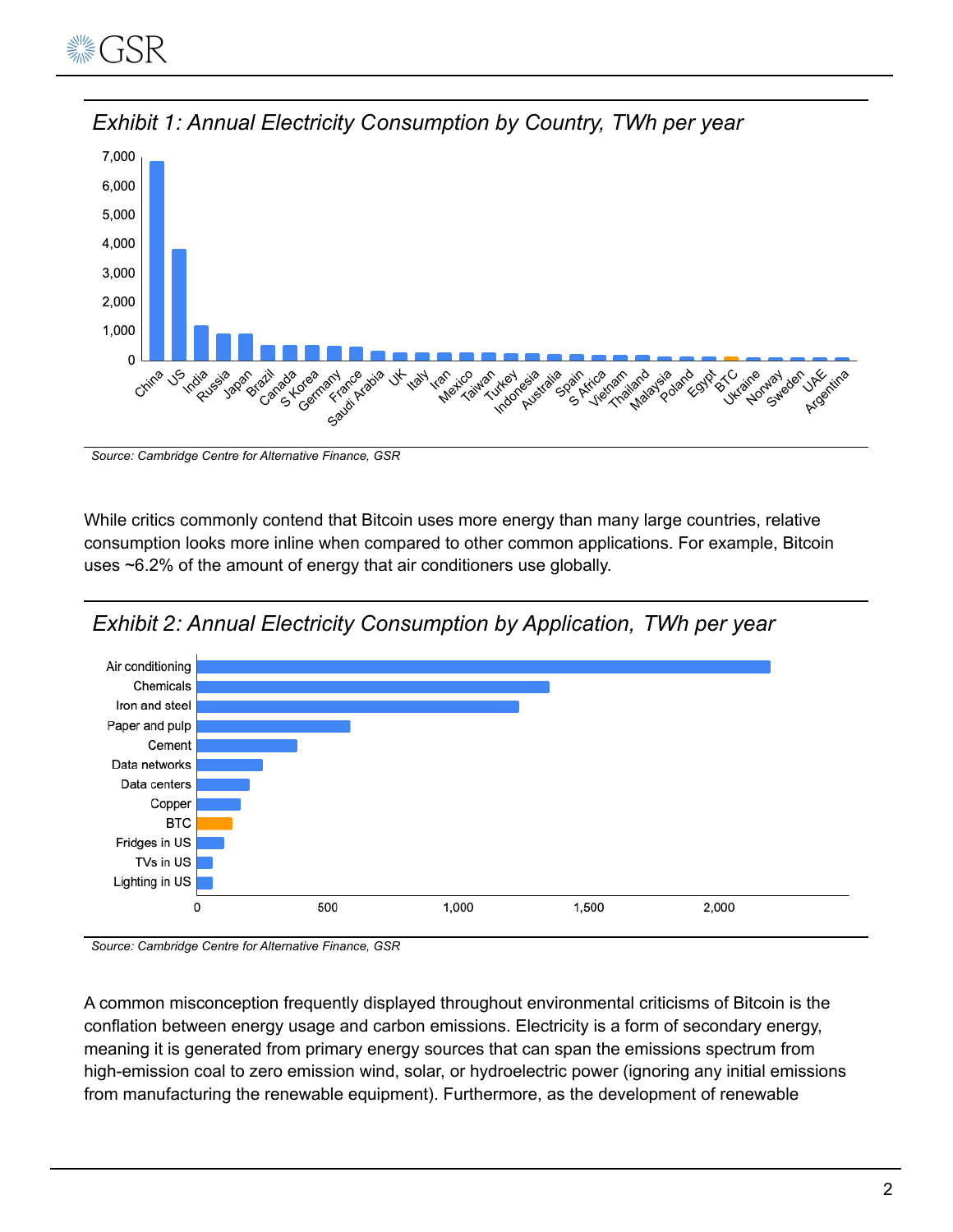

technology has advanced, the cost of renewable energy has fallen drastically. According to the International Energy Agency's 2021 Outlook, solar and wind energy are now the lowest cost solution in most markets. Given that electricity generally comprises the vast majority of a Bitcoin miner's marginal cost of production, they are financially incentivized to use the cheapest electricity available, resulting in an increasingly sustainable miner electricity mix. Hence, when evaluating Bitcoin mining from an environmental perspective, the focus should be on the carbon emissions generated as opposed to the sheer amount of electricity used.

In 2019, the CCAF estimated renewable energy made up 39% of the Bitcoin network's energy consumption with a high degree of dispersion across geographies, noting that the median percentage of renewables utilized in the US and Europe was 65-70%. More recently, The Bitcoin Mining Council (BMC), a voluntary global forum of Bitcoin mining companies representing about half of the network's hashrate, estimated that the network's hashrate was 59% 'sustainable' as of Q1 2022. The BMC defined 'sustainable' as being generated from hydro, wind, solar, nuclear, and geothermal without taking into account any renewable energy credits that miners frequently utilize to further offset their carbon emissions. This compares to 38% of the world's aggregate electricity generation coming from sustainable sources. Bitcoin's greater mix of sustainable energy means that Bitcoin miners generate less carbon per unit of electricity utilized compared to the global average and that its share of carbon emissions is lower than would be expected by examining electricity consumption alone. Indeed, NYDIG and CoinShares estimate Bitcoin's 2020 carbon emissions to be 33 megatonnes of carbon dioxide (MtCO<sub>2</sub>) and 36 MtCO<sub>2</sub>, respectively, representing less than 0.1% of global emissions based on data from the Global Carbon Project.



*Exhibit 3: Sustainable Energy as % of Electricity Generation by Geography*

Source: BP Statistical Review of World Energy, Bitcoin Mining Council, GSR. Bitcoin estimates as of Mar 2022. Regional data as of 2020.

#### **Miner Flexibility**

Miner's are also frequently chastised for the 'productivity' of their energy use, noting that the energy could have been more productively deployed to other use-cases like powering a house or a hospital.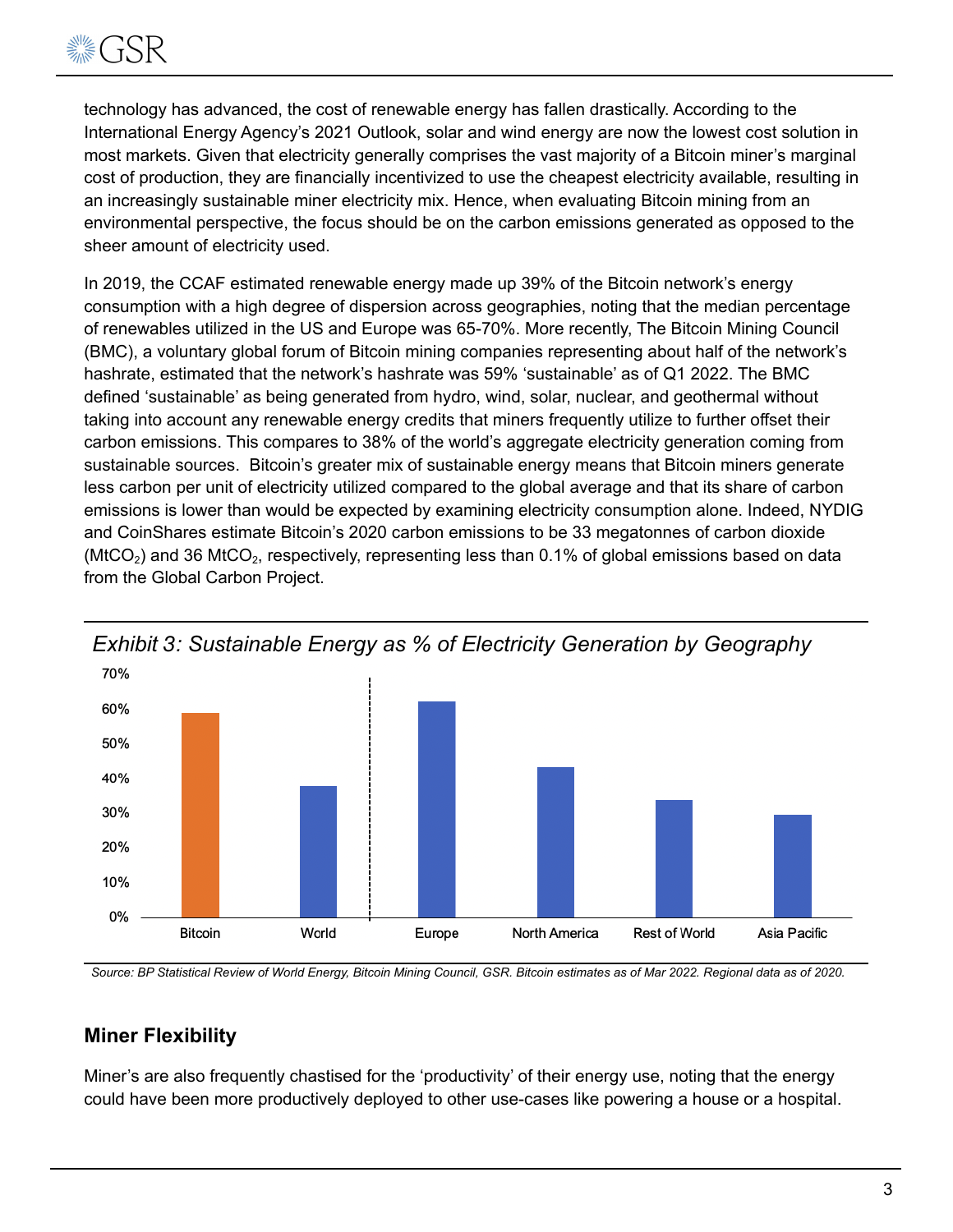

This criticism is predominantly based on a perception that Bitcoin miners do not provide a benefit to society, and that there would be other end-users for this energy that could provide a more clear benefit. Ignoring the subjective assessment of value, opinions regarding which causes warrant energy usage, and the benefits around financial inclusion, power/wealth redistribution, etc. there are flaws in this criticism. For example, it assumes that electricity is a globally fungible asset, and that the world's electricity generation is utilized to its fullest capacity such that any electricity utilized by one application is withheld from another in a zero-sum fashion. The unfortunate reality, however, is that electricity is not fully fungible and large swaths of energy are regularly wasted. This is because the movement of energy requires infrastructure that doesn't sufficiently exist in certain areas resulting in trapped pools of energy that can be harvested by opportunistic parties on a localized basis. Additionally, forms of renewable energy like wind and solar only generate power intermittently, but if there isn't a natural source of demand it may be wasted as battery technology isn't sufficiently developed for cost-efficient storage at scale. Subsidies like the federal Production Tax Credit (PTC) in the US further incentivize generators to produce renewable power even if there is no corresponding source of demand to utilize the production.

This lack of fungibility of electricity can be visualized through the dispersion of wholesale electricity prices by geography, a phenomenon that would not materially exist in an efficient and fully fungible market. The mere existence of negative electricity prices further illustrates this point and highlights the limitations of transporting electricity.



# *Exhibit 4: Texas Electricity Price Dispersion*

*Source: ERCOT. Data is an illustrative snapshot as of May 9 2022.*

Bitcoin miners are largely location agnostic (subject to geopolitical/regulatory considerations) with the unique ability to co-locate at the source of energy production and monetize geographic dispersions in electricity prices. Indeed, miners require only their transportable mining hardware, a power source, and an internet connection with modest bandwidth such as satellite, and operations are quick to set up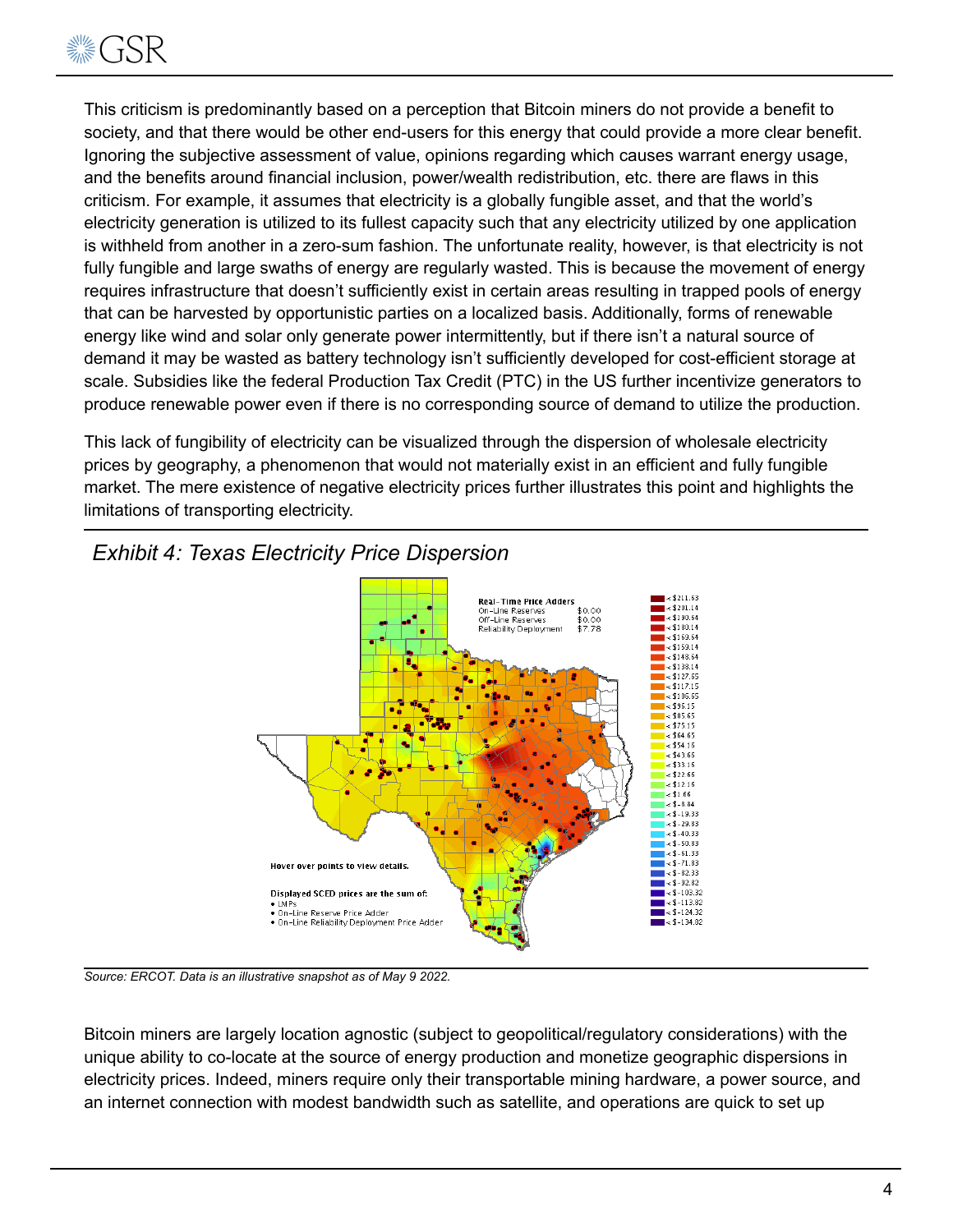

without any sort of permitting required in most jurisdictions. This geographic flexibility combined with an electricity-dominated cost structure encourages prudent miners to search for the lowest cost power solution regardless of where that may take them. Nic Carter, a general partner at Castle Island Ventures, illustrated this dynamic elegantly in the following quote: "Imagine a 3D topographic map of the world with cheap energy hotspots being lower and expensive energy being higher. I imagine Bitcoin mining being akin to a glass of water poured over the surface, settling in the nooks and crannies, and smoothing it out."

In addition, population centers are typically located far from energy assets and energy transportation is expensive, allowing Bitcoin miners to locate at the energy source and avoiding competing for energy with households and businesses. In fact, a recent study in the iScience journal indicated that the cost of electrical transmission per delivered MWh can be up to 11 times more expensive than for natural gas pipelines. Miners remove these transmission costs and benefit from lower demand near where the energy is being produced by strategically constructing their operations around energy assets that are commonly in remote locations. This is directly observable by the large difference in power costs between miners and households or business - 4.6c per kWh versus 12-14c, per CCAF - with this price discrepancy indicating miners and households/businesses are generally not competing for the same power.

Historically speaking, the geographic flexibility of Bitcoin miners was most prominently on display in China prior to the ban on mining during the monsoon season. Specifically, a large portion of Chinese miners would migrate down to the Sichuan province during the wet season to capitalize on the region's surplus hydroelectric power. As the seasons transitioned, miners would move back up to the more stable, coal-powered region of Xinjiang. To further contextualize the magnitude of the surplus energy, Sichuan had installed hydropower capacity of 77.1 GW in 2017 while the province's electrical grid could only support 41.8 GW, implying a lot of clean energy went to waste. In fact, the CCAF estimates that the electrical power of the Bitcoin network is less than 16 GW today.



*Exhibit 5: Seasonal Migration: Share of Chinese Hashrate by Province*

Source: BP Statistical Review of World Energy, Bitcoin Mining Council, GSR. Bitcoin estimates as of Dec 2021. Regional data as of 2020.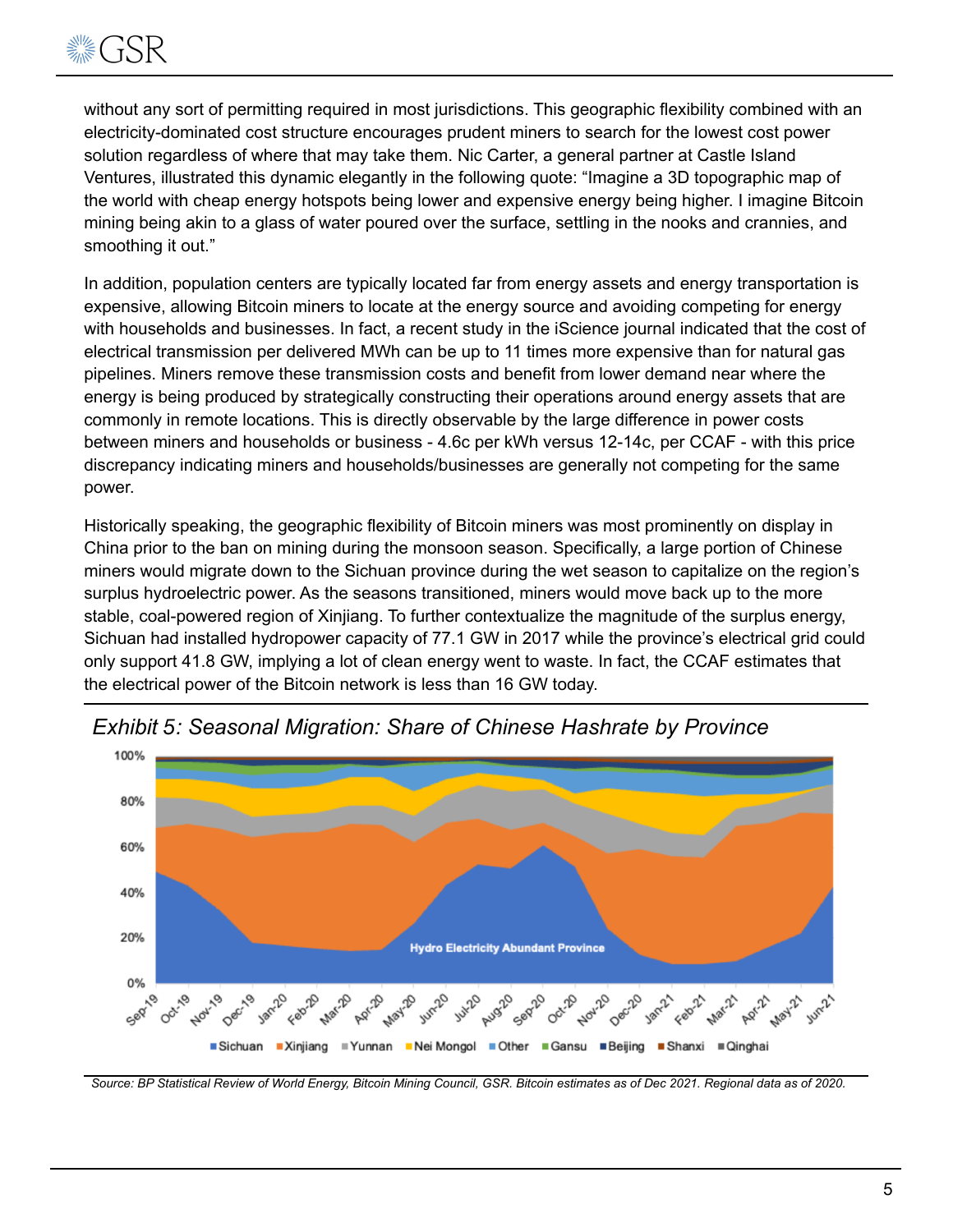

While wasting hydropower is a suboptimal allocation of resources, the waste itself does not have a corresponding cost in carbon emissions. However, this is not always true with other energy sources, and Bitcoin miners may actually utilize stranded energy assets to mine Bitcoin at a net negative carbon cost. The most prominent example of this is a miner co-locating on an oil field and utilizing natural gas that would have otherwise been flared. Flaring is the process of burning (wasting) gas that was produced as a by-product of oil extraction. This gas typically cannot be economically collected and brought to the market, so the gas is often flared for safety reasons. Additionally, high wind conditions can negatively impact the combustion efficiency of flare towers as the flame size is reduced. This results in excess gas being leaked directly into the atmosphere (vented) which is even worse for the environment as natural gas is predominantly composed of methane which is 25 to 31 times more damaging to the environment than carbon dioxide when it comes to warming the planet over a 100 year period. Alternatively, Bitcoin miners can co-locate their data centers at these oil fields, harvesting the natural gas onsite and burning it in an internal combustion engine with a much higher level of combustion efficiency.

CoinShares research studied the carbon impact of oil field mining using assumptions around combustion efficiency and realistic wind conditions, and concluded that Bitcoin miners actually prevent about 0.11 tonnes of methane from entering the atmosphere for each tonne of  $CO<sub>2</sub>$  emitted. Looking at the greenhouse effect of this over a 100-year period implies that for each tonne of  $CO<sub>2</sub>$  emitted by oil field miners, Bitcoin miners are removing  $\sim$ 3.4 tonnes of CO<sub>2</sub> equivalents, resulting in a net  $\sim$ 2.4 tonne reduction of  $CO<sub>2</sub>$  equivalents for each tonne of  $CO<sub>2</sub>$  emitted. Bitcoin is one of the few applications that can co-locate on these oil fields and harvest this cheap energy at the source while reducing carbon emissions on a net basis. Additionally, since flaring is so widespread today, the CCAF estimates that the global gas recovery potential from flaring is enough to power the entire Bitcoin network five times over, hence there is immense potential to expand Bitcoin's energy consumption while reducing its carbon emissions. Crusoe Energy and Great American Mining are two companies leading the charge in oil field mining today, and many other oil field miners such as Jai Energy, Giga Energy, Nakamotor, and Upstream Data have begun to specialize in the space as well. Finally, both ExxonMobil and ConocoPhillips have also created programs in recent periods leveraging oil field miners to help reduce their own carbon emissions.

While oil field mining is the most prominent example of Bitcoin mining helping the environment and it is likely the largest opportunity, there are other beneficial approaches being utilized today. Stronghold Digital Mining's operations are powered through the removal and utilization of environmentally harmful coal refuse that is a byproduct of historical coal mining operations. Stronghold removes the coal refuse from nature, burning it in an emissions controlled fashion, and they receive environmental tax credits for this approach. Product Recovery Technology International (PRTI) is another notable company in this arena. PRTI leverages a proprietary 'de-manufacturing' process to break waste tires down into oil, syngas, carbon, steel, and heat, leveraging a portion of the commodities produced through this recycling process to mine bitcoin.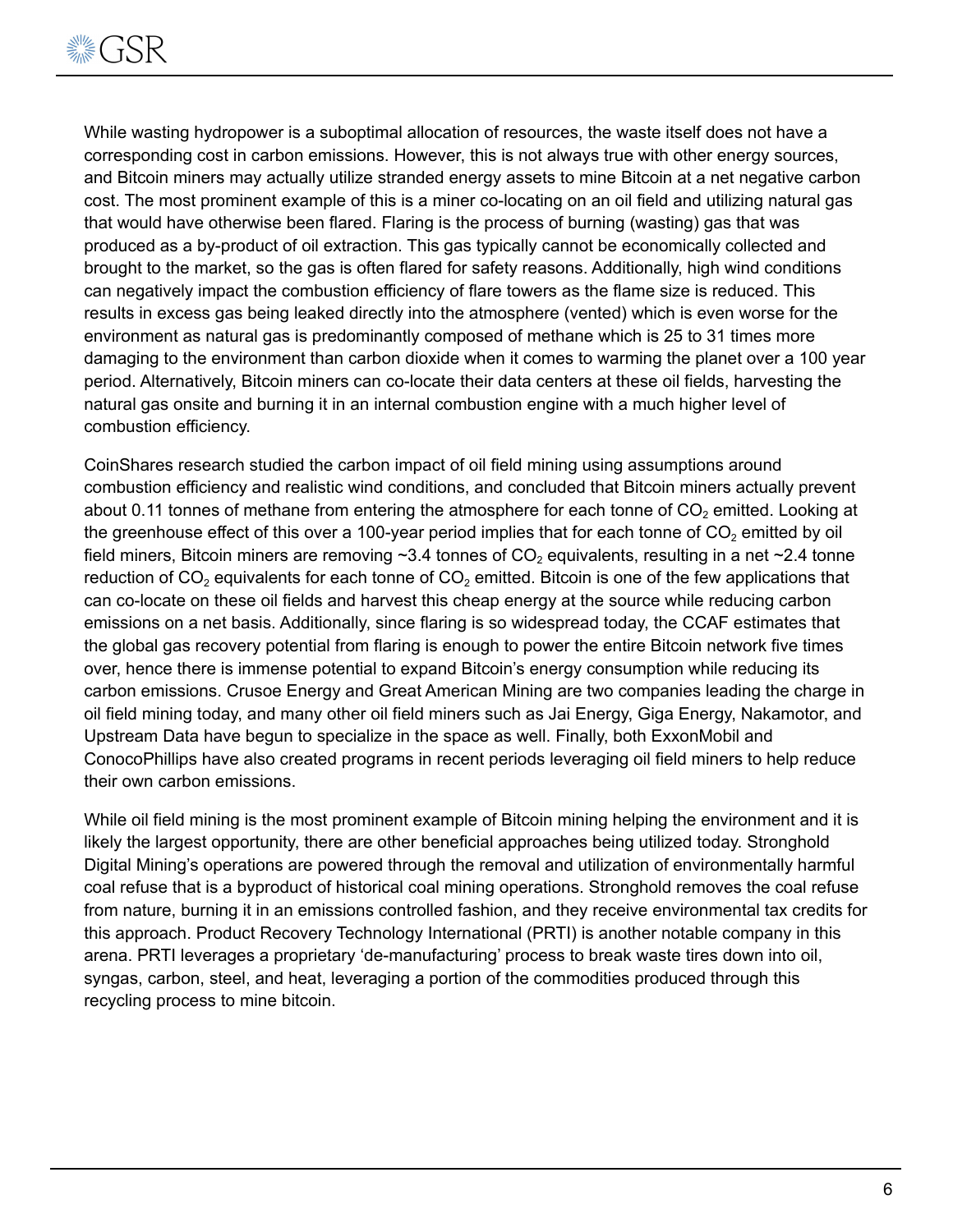

### **Grid Infrastructure**

Electricity demand varies throughout the day and year, requiring a robust electrical grid to have overdeveloped power generation infrastructure, resulting in electrical grids most often operating below peak capacity. However, building surplus energy infrastructure to support infrequent, peak loads (demand) results in capital intensive energy assets often sitting idle, increasing the downstream cost of energy for all stakeholders. Additionally, most end-user energy demand is inflexible, so grid operators historically balanced supply versus demand without much ability to impact the demand side of the equation. However, Bitcoin mining can help solve this by acting as a flexible load that can be curtailed during times of peak demand, supporting the grid in tail events while improving the efficiency during times of more normal demand. In other words, Bitcoin miners may not only accelerate the transition to renewable energy sources, but also strengthen the world's electrical grids.

The simplicity of the Bitcoin mining business model provides this flexibility. Most other businesses are far more complex and have more dependencies that require consistency in their operations. As an example, a cloud service provider must operate 24/7/365 with a resiliency plan to ensure customers have constant access. If a cloud provider were to shut down at random intervals totalling 10% of each day, they would lose far more than 10% of their revenue as customers who are dependent on constant access would simply move to a competitor. Bitcoin miners, however, operate without broader business dependencies and, all else equal, their revenue is generated linearly in time as they operate. In other words, if a miner shuts down for a day, it would simply lose that day's revenue without any impact to future revenue.

One prominent display of miners acting as a resource to the electrical grid is in Texas's deregulated electricity market. Many of the largest miners and hosting service providers have developed facilities connected to the Texas Interconnection (Texas's grid), which is managed by ERCOT. These miners frequently procure multi-year contracts to buy a fixed amount of power at a fixed price called power purchase agreements. This supports the resiliency of the grid by adding a constant source of demand irrespective of the time of day or year. In addition, these miners often participate in demand response programs, where they actually shut down and sell their pre-purchased electricity back to the grid in times of extreme demand shocks. When a cold front recently approached Texas in February 2022, five industrial grade mining operations all voluntarily shut down and sold their power back to the grid to help with stabilization. These firms included Riot's Whinstone facility, which is the largest mining operation in North America, and in aggregate, these five firms returned enough supply back to the grid to power multiple cities right when the grid needed it most. Hence, Bitcoin miners represent a unique source of flexible load that can be cut at times of instability, and provide grid operators an extra lever to adjust the demand side of the equation. While we believe Bitcoin mining enhances grid resiliency, we caution that it is not a panacea for grid infrastructure. Miners invest large sums of capital in hardware and infrastructure with finite lives in order to mine bitcoin. They are able to support the grid with their flexibility during extreme scenarios, but they are not adjusting their demand on a daily basis outside of unusually disruptive events.

Beyond acting as a lever for load response, miners may actually help to incentivize increased development of renewable energy infrastructure. Research produced by Block, formerly Square, using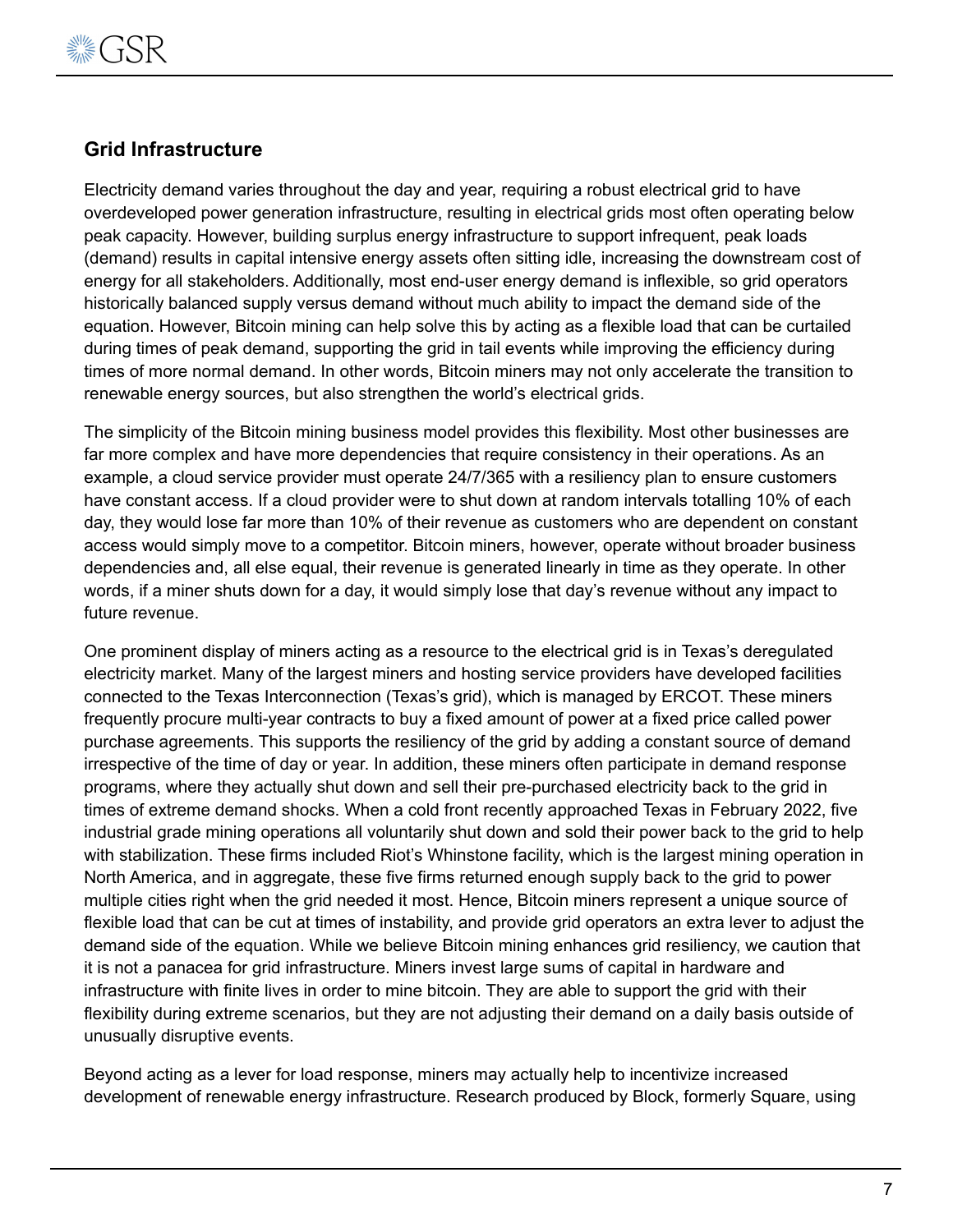

2019 data indicated that there were more than 200 GW of delayed solar and wind capacity in just three US grid interconnections. This is 200 GW of clean power with ready developers and financing, but existing grid infrastructure cannot currently accommodate the power. Bitcoin miners could partner with some of these renewable projects, co-locating with them and purchasing power from them directly, behind-the-meter until they are able to establish a grid connection. This is exactly what Marathon's most recent deal with Compute North does. They are deploying their rigs at industry-low electricity rates primarily leveraging behind-the-meter renewable energy sources. Blockstream and Block also recently formed a partnership to test a similar thesis, announcing that they will leverage Tesla's solar panel and battery technology to build a 100% solar powered bitcoin mining facility. Partnerships like these could expedite the build out of renewable infrastructure by improving the economics of energy generation projects. They may also potentially accelerate the investment into transmission infrastructure as more generation projects are brought online sooner. These expedited investments could further act as a flywheel, pulling forward the cost reductions expected to occur through time as more investment is made in renewable technologies.

## **Regulation**

Given the environmental implications of Bitcoin mining, regulators from many jurisdictions have implemented or are considering implementing regulations, but these policies vary widely by country, state, and city and are also evolving in real-time. This creates risk for miners as future regulatory changes may impact their operations. The ban on mining in China, for example, highlighted the importance of operating in a geography that has a pro-Bitcoin regulatory stance. Miners operating in China suffered a materially adverse financial hit after being forced to turn off their machines, as their revenue quickly fell to zero and the value of their rigs plummeted. While the drivers of China's decision to ban mining are still up for debate, other countries like Kazakhstan, Iran, and Kosovo have more clearly imposed bans on mining temporarily to dampen the pressure on their less-robust electrical grids during periods of high power consumption.

In the US specifically, there is no federal mining legislation in place and state-level legislation varies. House Democrats recently wrote a letter to the EPA requesting them to "evaluate proof-of-work mining facilities' compliance with environmental statutes", which was quickly followed by a point-by-point rebuttal letter penned by a consortium of crypto industry stakeholders. At the state level, the New York State Assembly recently passed a two-year Bitcoin mining moratorium this past month. The bill is more narrow in scope than past attempts to ban mining in the state, and it would only apply to miners that use carbon-based fuels seeking new permits or renewals while an environmental study is conducted. Additionally, the bill still requires approvals from the State Senate and state governor prior to becoming law, but it has the potential to be the largest piece of mining legislation in the United States to date. Note that while New York has unsuccessfully attempted various bans on mining in the past, many other states have taken a more pro-Bitcoin stance, incentivizing mining operations with tax breaks and other benefits. Texas, Georgia, and Kentucky, for example, are doing just this, partly due to the tax revenues and jobs they create. The city of Fort Worth even initiated a pilot project where the city is mining bitcoin directly at a small scale inside City Hall.

In the EU, lawmakers have been working since 2020 on creating a comprehensive regulatory package known as Markets in Crypto Assets (MiCA). MiCA aims to provide a strong regulatory framework across EU member states covering crypto assets outside the scope of existing financial services legislation.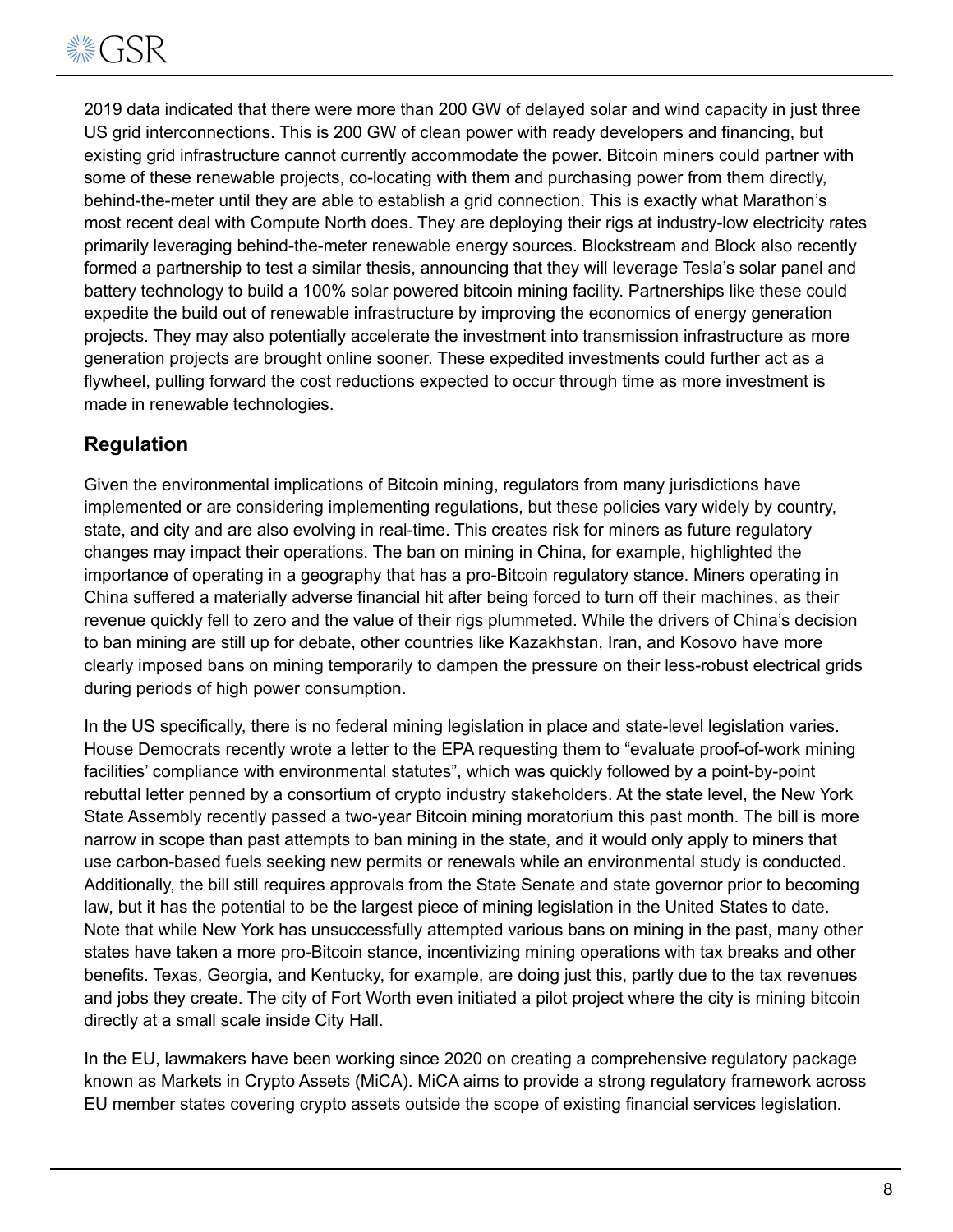

The framework initially contained a controversial provision that sought to prohibit crypto services from utilizing proof-of-work-based cryptocurrencies, which was frequently referred to as an "indirect ban" and would clearly have had a large impact on miners, but was later voted down and replaced with an alternative amendment bringing crypto assets under the same sustainability-related taxonomy as other financial products. Informal tripartite discussions known as trilogues are now occurring, and will subsequently need to be formally approved by each of the institutions involved before MiCA becomes law.

Regulation remains an evolving part of the story with each of these high profile examples occurring in the last year alone. In time, we expect more thorough regulatory frameworks to develop and mitigate many of the uncertainties that exist today. Until then, miners are forced to factor regulatory uncertainty into their decision making, selecting facilities in locations with cheap energy assets, a reliable power grid, and a stable regulatory environment with a strong rule of law.

Authors: Matt Kunke, Junior Strategist Brian Rudick, Senior Strategist

Sources: Bitcoin Mining [Council](https://bitcoinminingcouncil.com/) **[Block](https://assets.ctfassets.net/2d5q1td6cyxq/5mRjc9X5LTXFFihIlTt7QK/e7bcba47217b60423a01a357e036105e/BCEI_White_Paper.pdf)** [Braiins](https://braiins.com/blog/bitcoin-mining-the-grid-generators) - Bitcoin Mining & The Grid (Part 1) [Braiins](https://braiins.com/blog/bitcoin-mining-electric-grid-transmission-curtailment-behind-the-meter) - Bitcoin Mining & The Grid (Part 2) [Cambridge](https://ccaf.io/cbeci/index) Centre For Alternative Finance [CoinShares](https://coinshares.com/research/bitcoin-mining-network-2022) - The Bitcoin Mining Network [Ethereum](https://blog.ethereum.org/2021/05/18/country-power-no-more/) Blog Global Cryptoasset [Benchmarking](https://www.jbs.cam.ac.uk/wp-content/uploads/2021/01/2021-ccaf-3rd-global-cryptoasset-benchmarking-study.pdf) Study Global Legal [Insights](https://www.globallegalinsights.com/practice-areas/blockchain-laws-and-regulations/usa) iScience Journal - Cost of [Long-Distance](https://www.sciencedirect.com/science/article/pii/S2589004221014668) Energy Transmission [Letter](https://bitcoinminingcouncil.com/wp-content/uploads/2022/05/Bitcoin_Letter_to_the_Environmental_Protection_Agency.pdf) to the EPA From BMC Letter to the EPA From [Congress](https://huffman.house.gov/imo/media/doc/Crypto%20letter%20to%20EPA%20FINAL.pdf) Lyn [Alden](https://www.lynalden.com/bitcoin-energy/) Nic [Carter](https://niccarter.info/papers/) [NYDIG](https://nydig.com/bitcoin-net-zero) - Bitcoin Net Zero [Statistical](https://www.bp.com/content/dam/bp/business-sites/en/global/corporate/pdfs/energy-economics/statistical-review/bp-stats-review-2021-full-report.pdf) Review of World Energy 2021 The [World](https://www.worldbank.org/en/programs/gasflaringreduction/gas-flaring-explained#:~:text=Gas%20flaring%20is%20the%20burning,appropriate%20regulation%20and%20political%20will.) Bank World Energy [Outlook](https://www.iea.org/reports/world-energy-outlook-2021) 2021